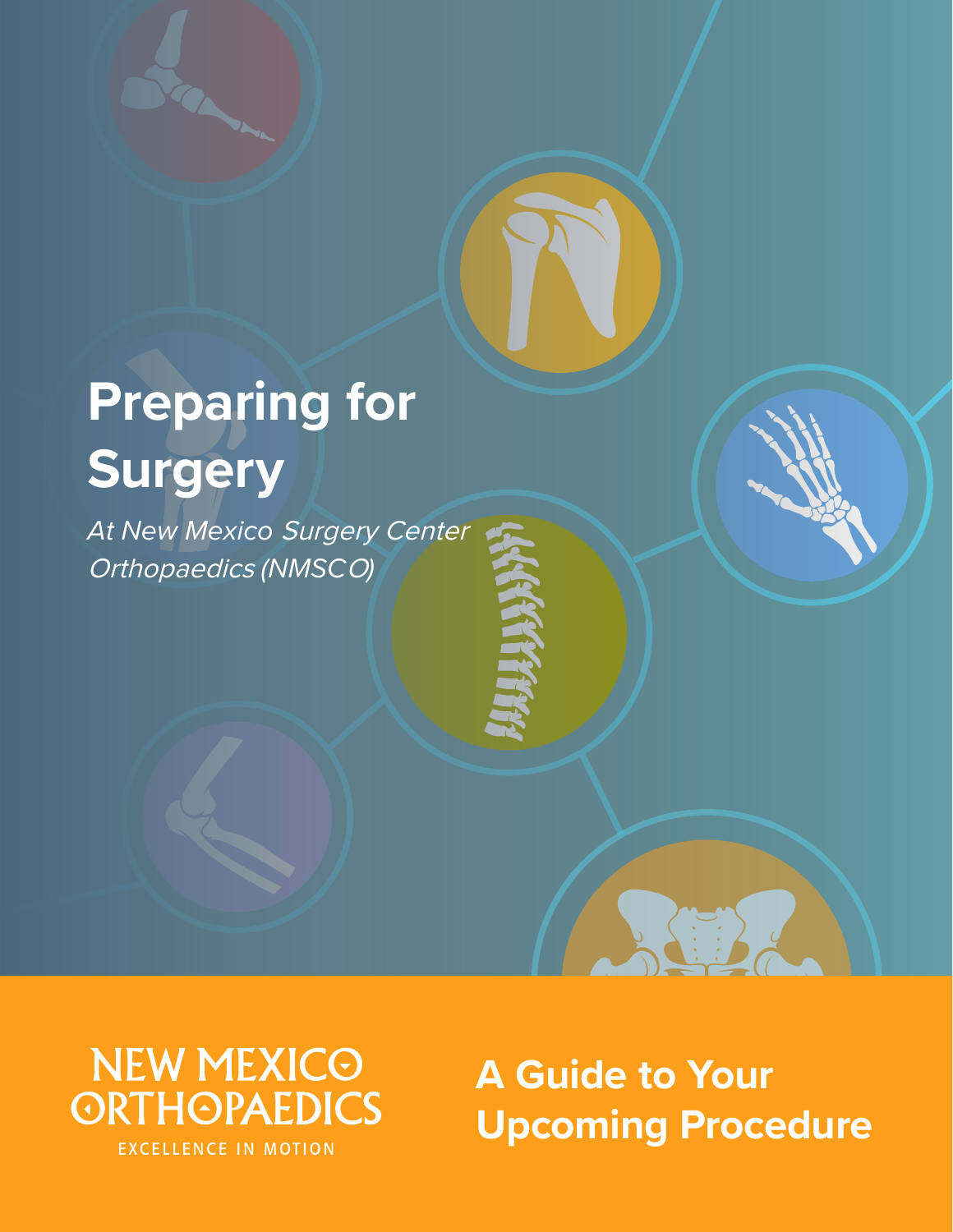# **Pre-Anesthesia Screening**



# **Prior to Your Surgery**

You must complete a pre-anesthesia screening prior to your surgery date. This can be completed one of two ways:

### Visit: <https://www.onemedicalpassport.com> **[\(Click here to view instructions.\)](#page-7-0)**

If you meet any of the following criteria, you must visit NMSCO (8300 Constitution Avenue NE) in person:

- **Kidney / Hepatic Disorders**
- Cancer
- **Bleeding Disorder**
- Diuretics
- **Taking Coumadin**
- **Hypertensive Medications** (High Blood Pressure)
- Next Day Surgery
- 65+ Years Old
- Body Mass Index (BMI) > 40
- Diabetic
- **Heart Problems**
- COPD / Emphysema

If you have any questions regarding your pre-anesthesia screening, you can call NMSCO at: (505) 291-2388.

The Surgery Schedulers at NMSCO will call to confirm your appointment and your arrival time the day before your scheduled surgery. We finalize the schedule the day prior to accommodate specific patient needs, such as children going first, diabetic patients going early in the morning to limit the negative effects of fasting, or placing patients with potential infections at the end of the day for room sterilization purposes.

NMSCO may require various specialty clearances. If so, these must be provided to your physician's office at New Mexico Orthopaedics prior to your surgery.

#### **Preparing for Surgery at NMSCO**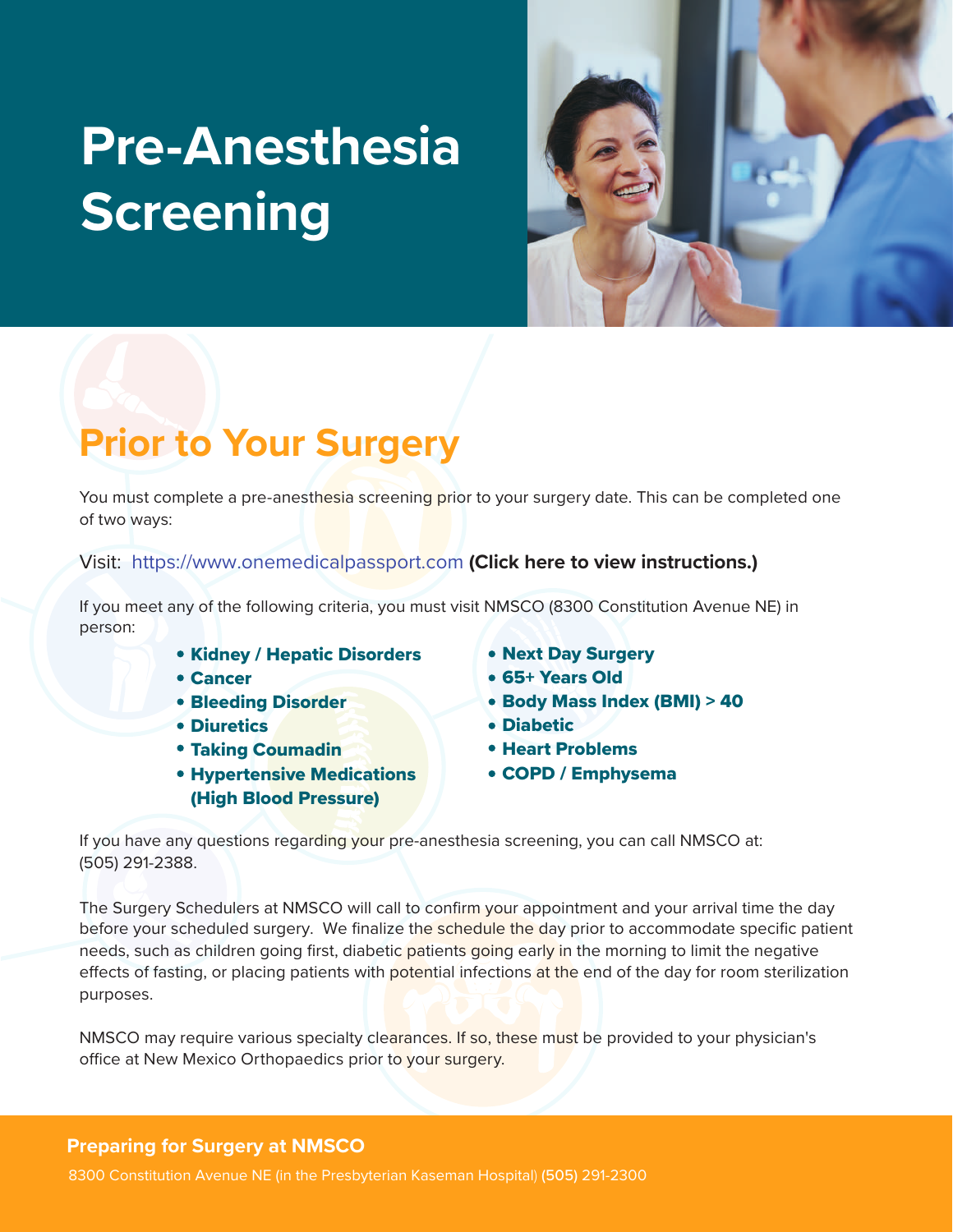# **Pre-Surgery**

| <b>ANY TIME</b>          | If you are sick or on any antibiotics, please let us know<br>as soon as possible!                                                                   |
|--------------------------|-----------------------------------------------------------------------------------------------------------------------------------------------------|
|                          | Stop taking weight loss medication.                                                                                                                 |
|                          | Stop taking herbal supplements and vitamins, unless<br>instructed by your doctor.                                                                   |
| <b>BEFORE</b>            | Talk with your doctor about stopping Coumadin, Plavix,<br>Aggrenox, or other blood thinners.                                                        |
|                          | With your prescribing physician's approval, stop taking<br>aspirin and other NSAIDS like Ibuprofen, Aleve, or<br>Naprosyn. Tylenol is okay to take. |
| <b>BEFORE</b>            | Do not shave the surgical site.                                                                                                                     |
|                          | No alcoholic beverages 24 hours prior to surgery.                                                                                                   |
|                          | No tobacco products 24 hours prior to surgery.<br>If you use medical cannabis, please contact NMSCO<br>to discuss this further.                     |
| <b>NIGHT</b><br>BEFORE   | Please shower or bathe.                                                                                                                             |
| ⊢ AM / NIGHT<br>∟ BEFORE | Do not eat or drink anything after midnight or<br>your surgery will be rescheduled.                                                                 |

### **Preparing for Surgery at NMSCO**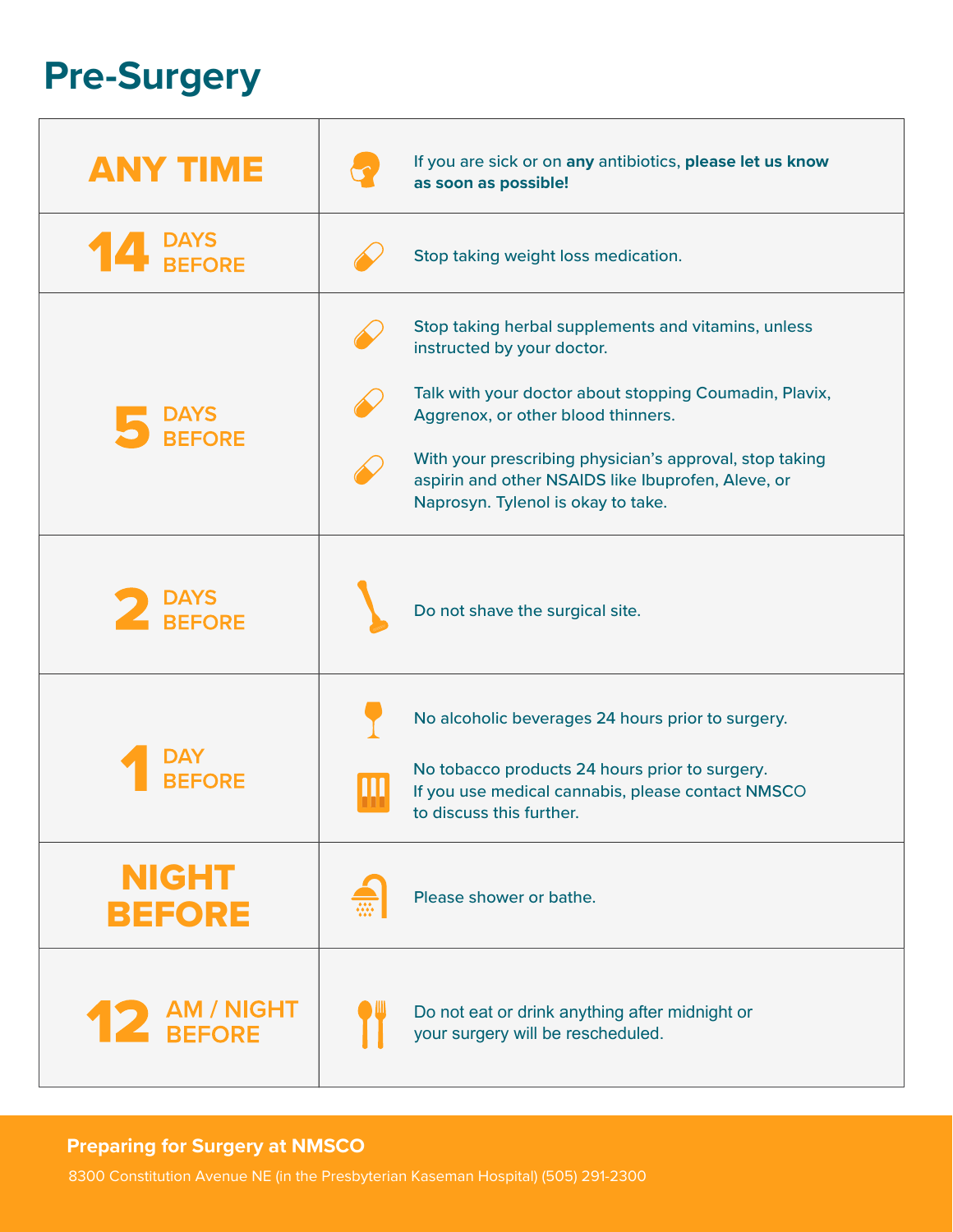## **Day of Surgery**

| <b>AM / SURGERY<br/>MORNING</b> | You may use deodorant and brush your teeth. Wear clean,<br>loose-fitting clothing. Do not wear body lotion, make-up,<br>jewelry, nail polish, hairspray, or contacts. Leave your<br>valuables at home.<br>Don't take any oral diabetic medications the morning                                                                                                                                                                      |  |
|---------------------------------|-------------------------------------------------------------------------------------------------------------------------------------------------------------------------------------------------------------------------------------------------------------------------------------------------------------------------------------------------------------------------------------------------------------------------------------|--|
|                                 | of, as this will be administered by NMSCO Staff.<br>Do not take insulin. If you take Lantus, take your dose the<br>morning of, or night before surgery. Bring your insulin with<br>you. If you use an insulin pump, leave it on basal rate only.<br>If you take medications for your heart, blood pressure,<br>asthma, thyroid, or reflux; take your normal dose the day                                                            |  |
|                                 | of surgery with a small sip of water.<br>Bring a current and valid photo ID, insurance card, list of<br>$\bullet \equiv$<br>current medications, and form of payment.<br>You may leave your crutches in the car unless you need<br>them to get to the surgery center. A member of our team<br>will transport you to your car after your surgery.                                                                                    |  |
|                                 | You must have an adult, 18 years or older, stay with you at<br>the surgery center until discharge to drive you home. An<br>adult must remain with you for 24 hours after surgery.<br>Parents of children 18 and under must stay in the surgery<br>center lobby for the child's entire stay. Please no children<br>$\bullet$<br>visiting in the recovery room under the age of 12. No<br>more than 2 visitors per patient at a time. |  |
|                                 |                                                                                                                                                                                                                                                                                                                                                                                                                                     |  |

### **Preparing for Surgery at NMSCO**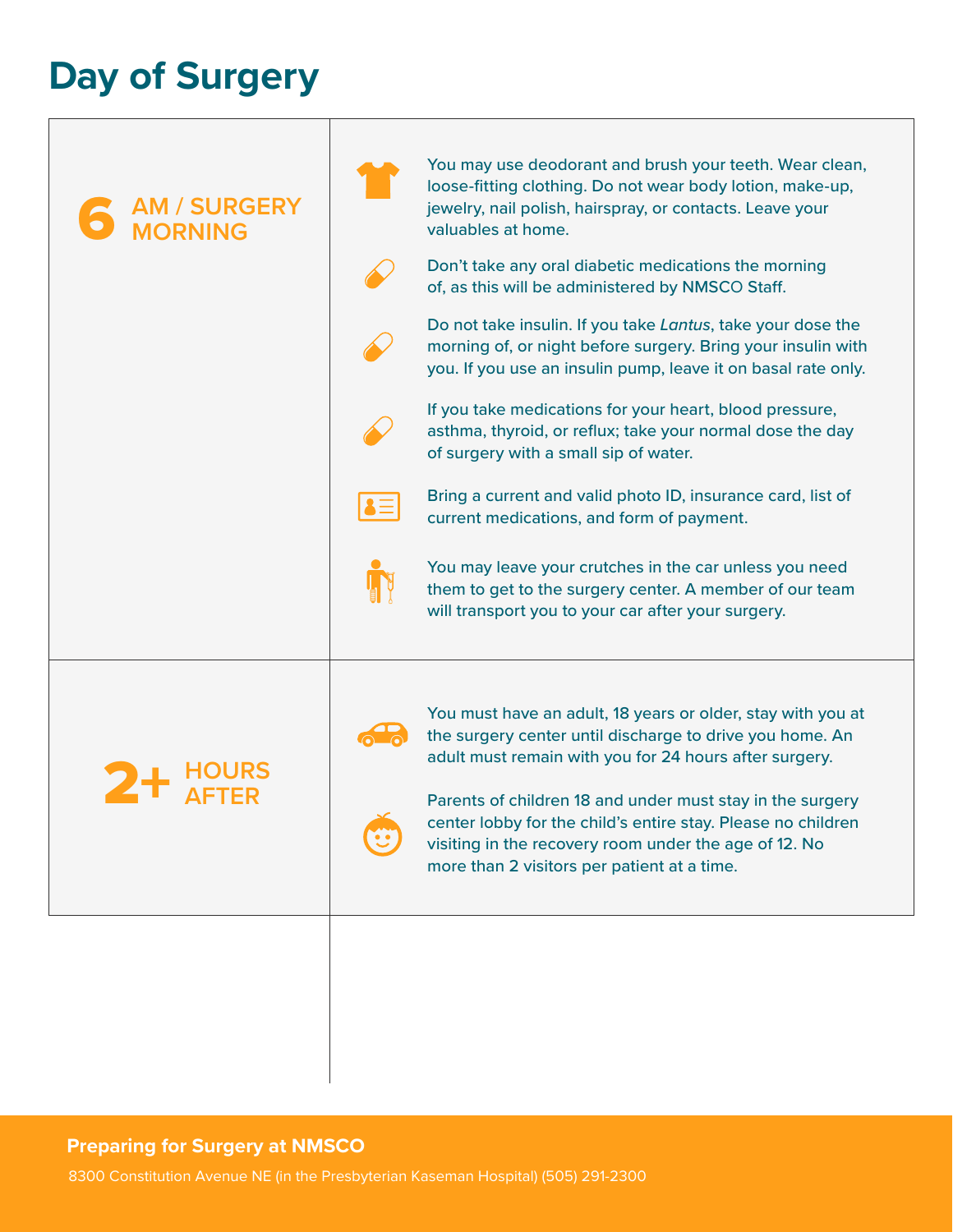# **Checklist**

## *What Do I Bring?*

*Current and valid photo id*

*Health insurance & prescription cards*

*Valid form of payment*

Any forms that your surgeon's office asked *you to complete*

*List of allergies you have and medications you're taking, along with times and dosages*

*Eyeglasses & case (do not wear contact lenses)*

*Clean, comfortable, loose-fitting clothing* 

*Inhaler or insulin pump, if necessary*

*An adult to drive you home*

*Brace, sling, crutches, etc. (any devices dispensed to you from your physician's office)* 

**Preparing for Surgery at NMSCO**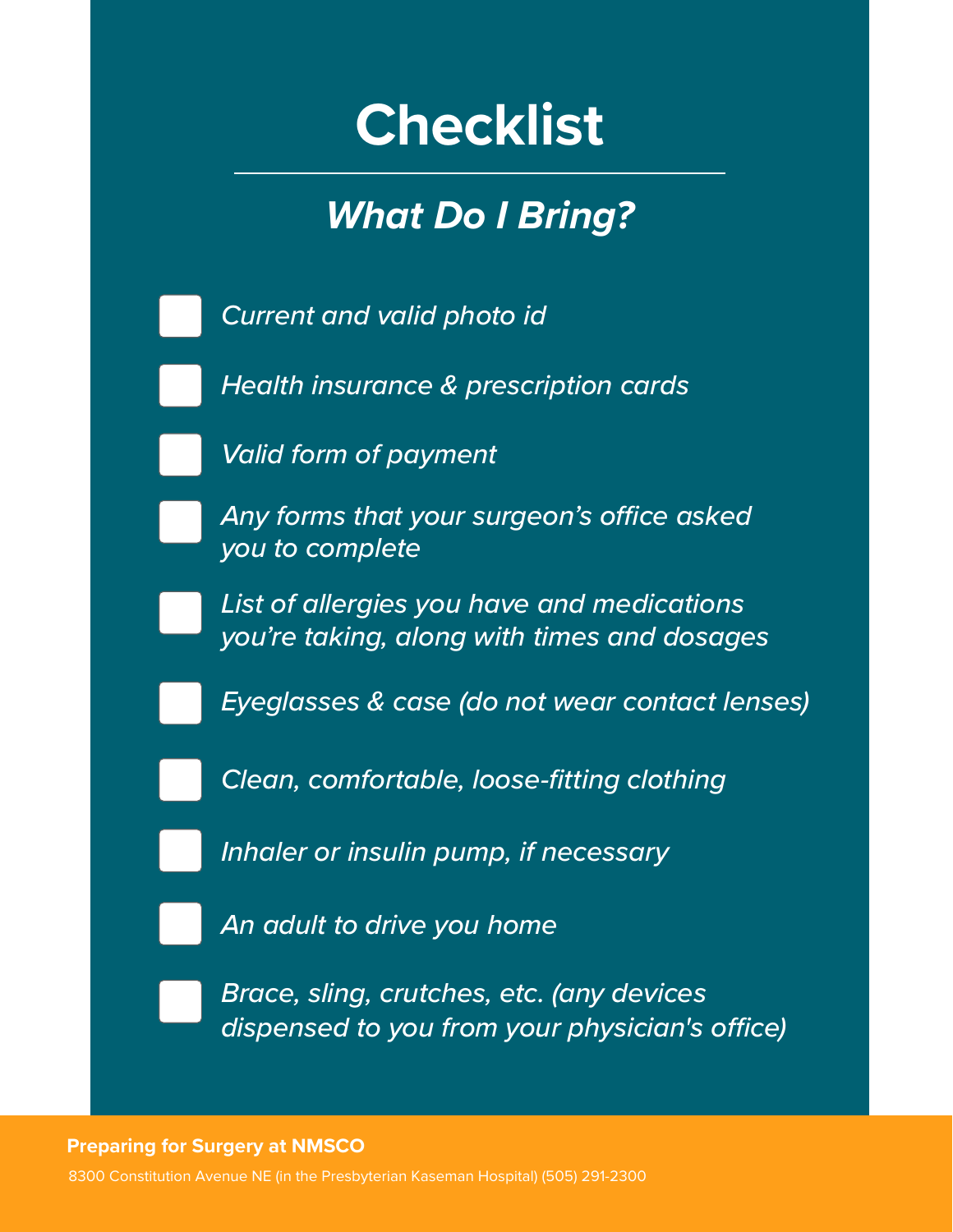# Surgery Day *What to Expect*



You will check in for your procedure at NMSCO located in the Presbyterian Kaseman Hospital. Remember to bring a list of all current medications, a current and valid photo ID, and your insurance card. Without these items, your surgery will be rescheduled.

After check-in, a nurse will greet you and escort you to the pre-operative holding area where they will confirm your information and type of surgery. You will be provided a personal bag for your belongings and a surgical gown to change into.

The nurse will then prepare you for surgery. This may include:

- Starting an IV line.
- Shaving the surgical site.
- Cleaning the body part using an alcohol based or iodine antiseptic.

Your physician will greet you, discuss the procedure, and mark the surgical site with their initials using a surgical skin marker.

An anesthesiologist will discuss the anesthesia being used and verify you do not have any adverse reactions to the medication. You will need to sign a consent form for the anesthesia.

You will be wheeled into the operating room on a stretcher. Once the procedure is complete you will be moved to the recovery area. You will be monitored for up to two hours while the effects of the anesthesia wear off

At this time, visitors will be allowed to see you. Please remember all visitors must be 12 or older, and no more than 2 visitors at a time.

After you've recovered, you'll be discharged from the surgery center and escorted to your car in a wheel chair by a surgery center staff member. We will provide you with a post-surgical information packet from your physician.

### **Preparing for Surgery at NMSCO**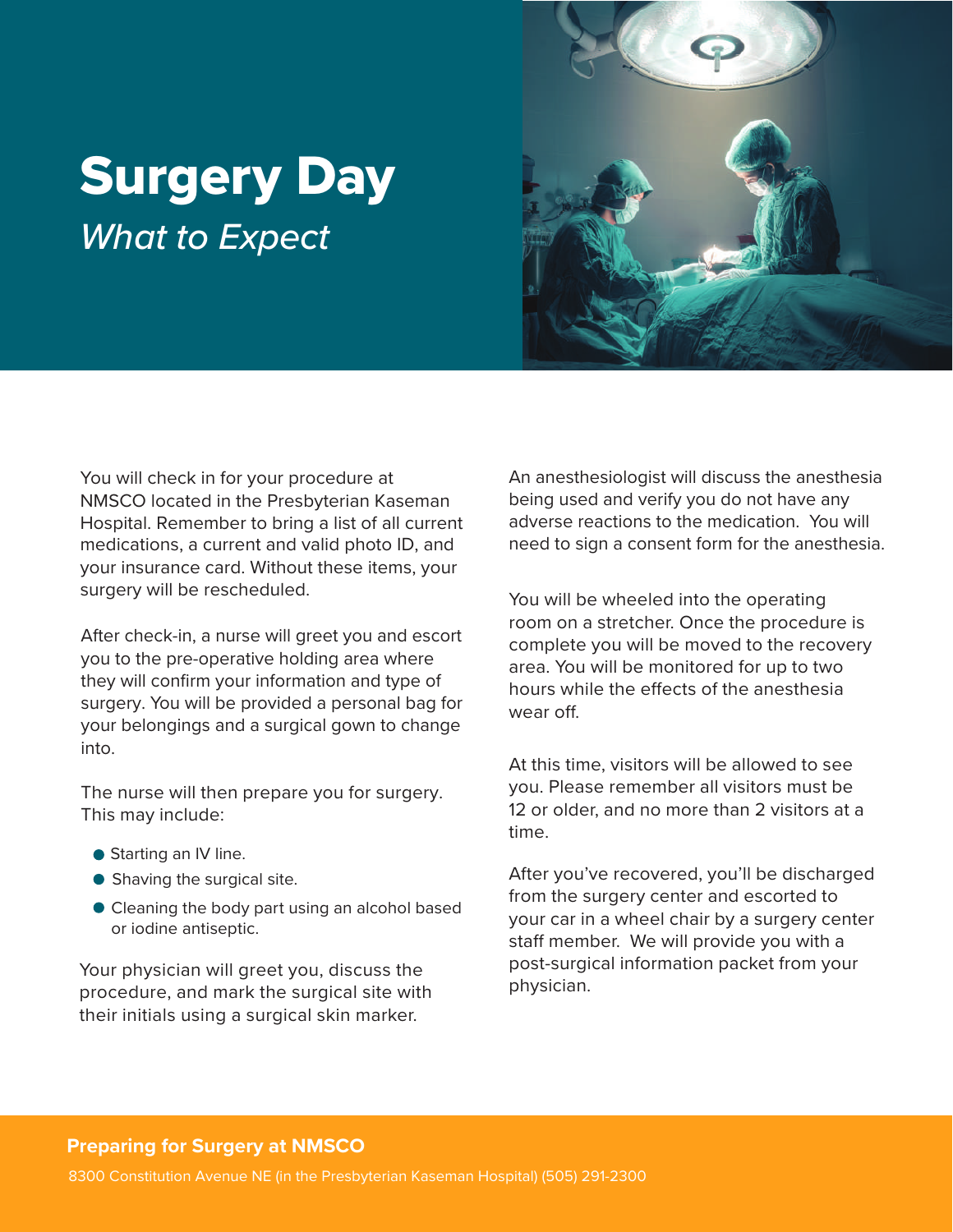# Misc. Info



### How to Contact Us

If you have questions after your surgery, you can contact your care team directly. However, they may be seeing other patients, so you may need to contact our main number to have a message sent to them. If you have an emergency after hours pertaining to your surgery, please call your physician's office at New Mexico Orthopaedics - (505) 724-4300 and follow the prompts to speak with the physician on call.

## Billing Information

Three companies are involved in your surgery: NMSCO (the facility), New Mexico Orthopaedics (the physician), and Anesthesia Associates (the Anesthesiologist). Due to this, you will likely receive 3 separate bills. NMSCO will contact you prior to your surgery to collect your out of pocket expense. If you have any questions regarding this, below are the contact numbers for each company:

- NMSCO (505) 291-2300, option 1
- New Mexico Orthopaedics (505) 224-8222
- Anesthesia Associates (505) 260-4343

## **Disclaimer**

NMSCO is owned in part by physicians who are members of New Mexico Orthopaedics, which may include your physician. Consequently, your physician may have a financial interest in NMSCO. You have the right to choose an alternative source of service. Should you desire to do so, please contact your physician's office and ask for a list of sites where he/she has privileges to practice.

### **Preparing for Surgery at NMSCO**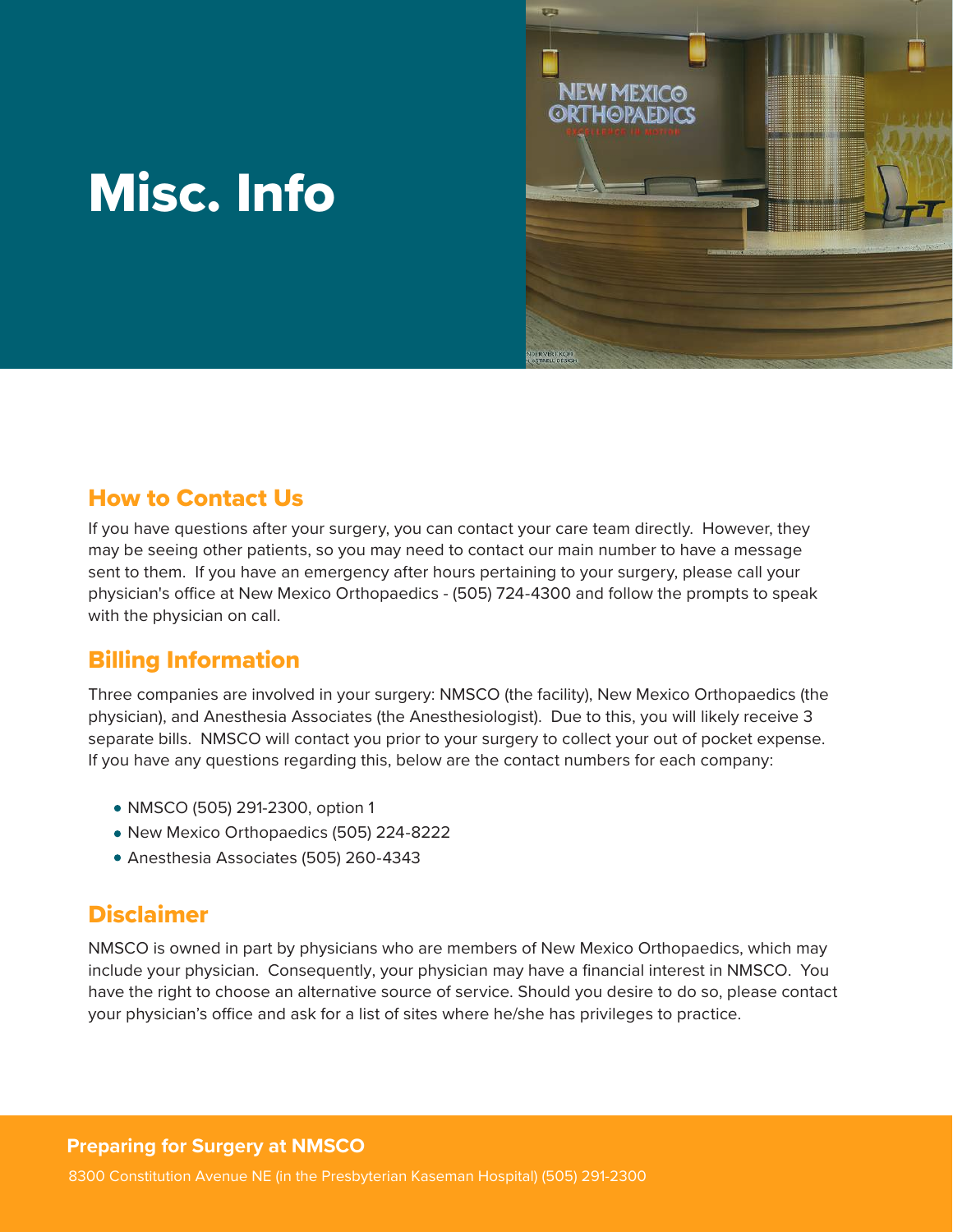# <span id="page-7-0"></span>**Patient Registration Guide**

New Mexico Surgery Center Orthopaedics asks that you complete online registration with One Medical Passport. The website will guide you to enter your medical history so that we may provide you with excellent care and minimize long phone interviews and paperwork.

| <b>PRE-SURGERY HISTORY</b><br><b>FORM</b>                                                                   |  |
|-------------------------------------------------------------------------------------------------------------|--|
| Save time and get<br>paperwork out of the<br>way. You may<br>download, and fill out<br>form.<br>read more ▶ |  |

## **Begin Registration on Our Website**

Begin at our facility website: www.nmosc.com and in the "Pre-Surgery History Form" click Read More which will take you to the One Medical Passport home page shown below.

## **Create Your One Medical Passport**

First time users of One Medical Passport should click the green Register button and create an account. Answer the questions on each page, then click save and continue. Once complete, you will be prompted to click Finish to securely submit your information to us.

#### **First Time Users Click Register**

Click the green Register button to create your account. Be sure to write down your username and password!

#### **Returning Users**

Enter the username and password you chose. You can then access or update your account.



Each page has a Help link you may click for assistance. If you are not able to complete your history online, please call our pre-op nurse during business hours at (505) 724-4395 to complete your history over the phone.

#### **Preparing for Surgery at NMSCO**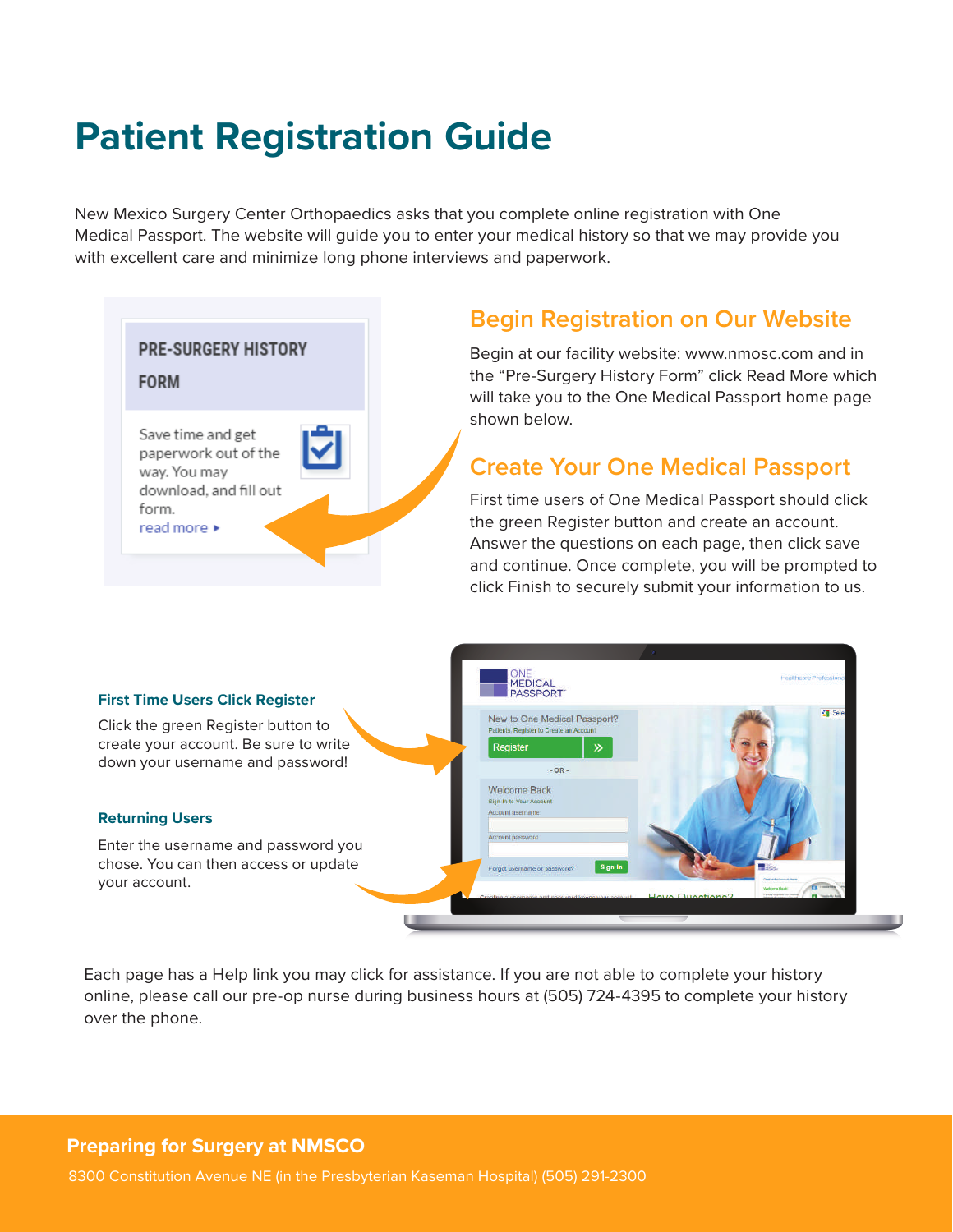Post Surgery Risks: Deep Venous Thrombosis and Pulmonary Embolism After Arthroscopic Surgery

**Although relatively uncommon, blood clots can occur after arthroscopic surgery. When a blood clot occurs in a vein, it is called a deep venous thrombosis, or DVT. Sometimes a DVT can break apart and travel to the lung, which is called a pulmonary embolism, or PE. A PE is a very serious problem and can even be life-threatening.**

In patients undergoing knee arthroscopy, DVT's typically occur in the legs. In patients undergoing shoulder arthroscopy, DVT's can occur either in the surgical arm or in the legs. Fortunately, the risk of clinically significant DVT after outpatient arthroscopic surgery is very low, but every patient who undergoes surgery is at some risk.

Several factors are known to increase the risk of DVT, obesity, smoking, hormone replacement therapy, cancer, immobility, and a personal or family history of DVT or PE.

It is important to tell your physician if you, or a family member, have had a DVT or PE, or if you have known risk factors for DVT. Signs and symptoms of DVT include significant swelling and/or pain of the extremity. Signs and symptoms of a PE may include shortness of breath, painful breathing, chest pain, anxiety, or rapid heart rate. If you are concerned about a DVT or PE, it is imperative that you get in touch with your physician's care team.